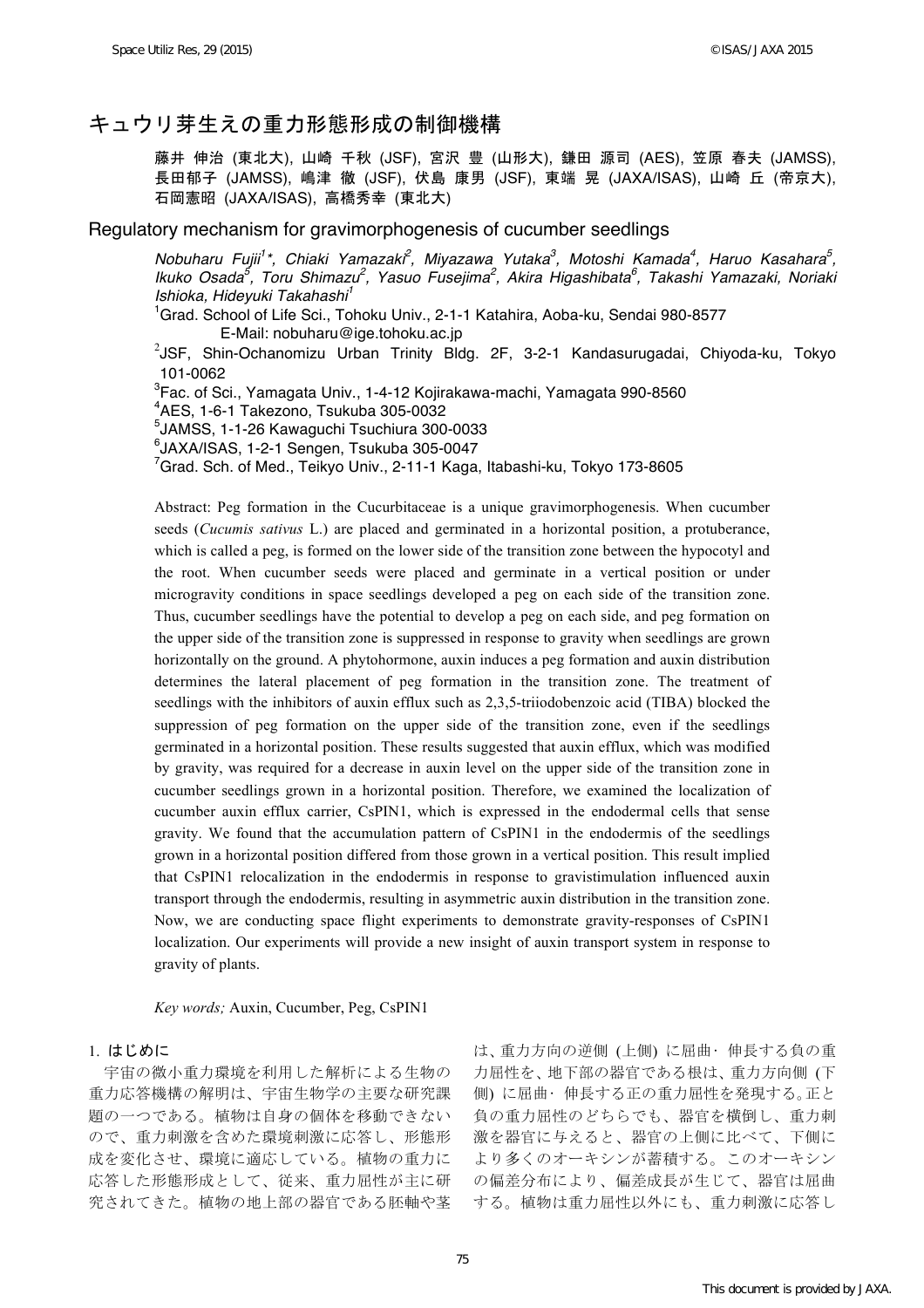た形態形成を発現する。本稿では、それらのうち、 我々が注目し、研究を行っているキュウリの芽生え の重力形態形成を解説する。

#### 2. キュウリ芽生えの重力形態形成

キュウリ種子を吸水させ、発芽させると、発根し、根が重 力屈性により下側に屈曲する。そして、胚軸と根の境界 域の下側にひとつの突起 (ペグ) を形成する。ペグは種 皮を押さえるため、その後の胚軸の伸長により、ペグに 押さえられた種皮から子葉・幼芽部が抜け出す。このよう に、ペグは発芽を促進する役割を果たしている。人為的 にキュウリの種子を垂直に置き、発芽させると、境界域の 左右に一つずつ、計二つのペグが形成される。したがっ て、キュウリの芽生えは重力方向に応答し、ペグの形成 面を決定していると考えられる。

我々は、ペグ形成に重力刺激が必要か否かを明らか にする目的で、1998 年にスペースシャトル ディスカバリ ーでの微小重力条件下でキュウリの芽生えを発芽させる 宇宙実験を行った 1)。その結果、微小重力条件下で発 芽させたキュウリの芽生えは、境界域の左右に一つずつ、 計二つのペグを形成した。本解析結果により、重力刺激 はペグ形成に必須ではないことが明らかになった。そし て、キュウリ芽生えは、本来、境界域の左右に一つずつ、 合計二つのペグを形成する能力を持つこと、及び、キュ ウリの芽生えを水平に発芽させると、境界域の上側のペ グ形成が重力応答により抑制され、下側にのみ、ペグが 形成されることが示された。

#### 3. オーキシンによるペグ形成の誘導

植物ホルモンの一種であるオーキシンは、胚のパター ン形成、維管束分化、葉序•花序の形成などの形態形成 や、重力屈性や光屈性に機能する。オーキシンは主に 地上部の先端付近で合成され、根の方向に極性を持っ て輸送される。キュウリの芽生えが発芽した直後に、 子葉を切り取ると、ペグが十分に発達しなくなり、 切断面にオーキシンを含む寒天を処理すると、処理 するオーキシンの濃度の上昇に伴って、より大きな ペグが形成された 2)。また、子葉と境界域の間に、オ ーキシン輸送の阻害剤である 2,3,5-triiodobenzoic acid(TIBA)を処理すると、形成されるペグが小さ くなった 2)。これらの結果から、オーキシンはペグの 発達を促進すると考えられた $^{2}$ 。我々は、水平に発芽 させたキュウリの芽生えの全体にオーキシンを処理 すると、境界域の下側だけでなく、上側にもペグが 形成されること、オーキシンの作用阻害剤である *p*-chlorophen- oxyisobutyric acid (PCIB) を処理すると ペグ形成が抑制されることから、オーキシンがペグ 形成を誘導することを示した 3,4)。そして、ペグ形成 開始期の境界域でのオーキシンの内生量を比較する と、水平に発芽させた芽生えの境界域のペグを形成 しない上側のオーキシン量は、ペグを形成する下側、

及び垂直に発芽させた芽生えの境界域の片側のオー キシン量よりも少なかった<sup>2</sup>。したがって、キュウリ の種子を水平に置き、発芽させると、境界域のオー キシンが偏差的に分布し、境界域の上側ではペグ形 成に必要な量のオーキシンが蓄積しないため、ペグ 形成が誘導されないと考えられた。

キュウリの芽生えからオーキシンで発現が増加す るオーキシン誘導性遺伝子 (*CsIAA1*) cDNA を単離し、 その mRNA の蓄積を解析した結果、水平に発芽させ た芽生えの境界域の上側の *CsIAA1* mRNA 量は、境界 域の下側、及び垂直に発芽させた芽生えの境界域の 片側の*CsIAA1* mRNA 量よりも少なかった<sup>5,6</sup>。また、 キュウリの芽生えの組織片に異なる濃度のオーキシ ンを処理すると、*CsIAA1* mRNA 量は、処理するオー キシンの濃度依存的に増加した。したがって、*CsIAA1* の発現量は、内生オーキシン量を反映していると考 えられた 5, 6)。そこで、1998 年に行われた宇宙実験で は、微小重力条件下で生育させたキュウリを固定液 で保存し、地上に回収し、*in situ* hybridization により *CsIAA1* mRNA の発現を組織化学的に解析した 6)。ま ず、地上で種子を水平に置き、発芽させたキュウリ の芽生えの横断切片では、境界域の下側の皮層と表 紙細胞に *CsIAA1* mRNA に対するシグナルが認めら れたが、境界域の上側にはシグナルが認められなか った。一方、種子を垂直に置き、発芽させたキュウ リの芽生えの横断切片では、境界域の全域の皮層と 表皮細胞に *CsIAA1* mRNA に対するシグナルが認め られた。微小重力条件下で生育させたキュウリの芽 生えの横断切片では、地上で垂直に生育させたキュ ウリと同様に、境界域の全域の皮層と表皮細胞に *CsIAA1* mRNA に対するシグナルが認められた。以上 の結果から、水平に発芽させた芽生えでは、重力刺 激により境界域の上側で、オーキシン濃度が低く抑 えられるため、ペグ形成が誘導されないと考えられ た。そして、宇宙実験において微小重力条件下で生 育させたキュウリでは、境界域のオーキシン濃度を 低下させる重力応答が生じなかったため、ペグ形成 に必要とされるオーキシン濃度が保たれた結果、2 つのペグが形成されたと考えられた。

#### 4. オーキシン輸送によるペグ形成面の制御

オーキシンの分布は主にオーキシンの輸送によっ て制御されている。オーキシンは、細胞内から細胞 外へとオーキシンを排出するオーキシン排出キャリ アと、細胞外から細胞内にオーキシンを取込むオー キシン取込みキャリにより、細胞間を輸送される。 そして、オーキシン排出キャリアが局在し、オーキ シンを細胞外へ排出する向きが、オーキシン輸送の 方向を決める。前述の TIBA は細胞のオーキシン排出 活性を阻害することにより、オーキシンの輸送を阻 害する 6)。キュウリの種子を水平に置き、発芽させる